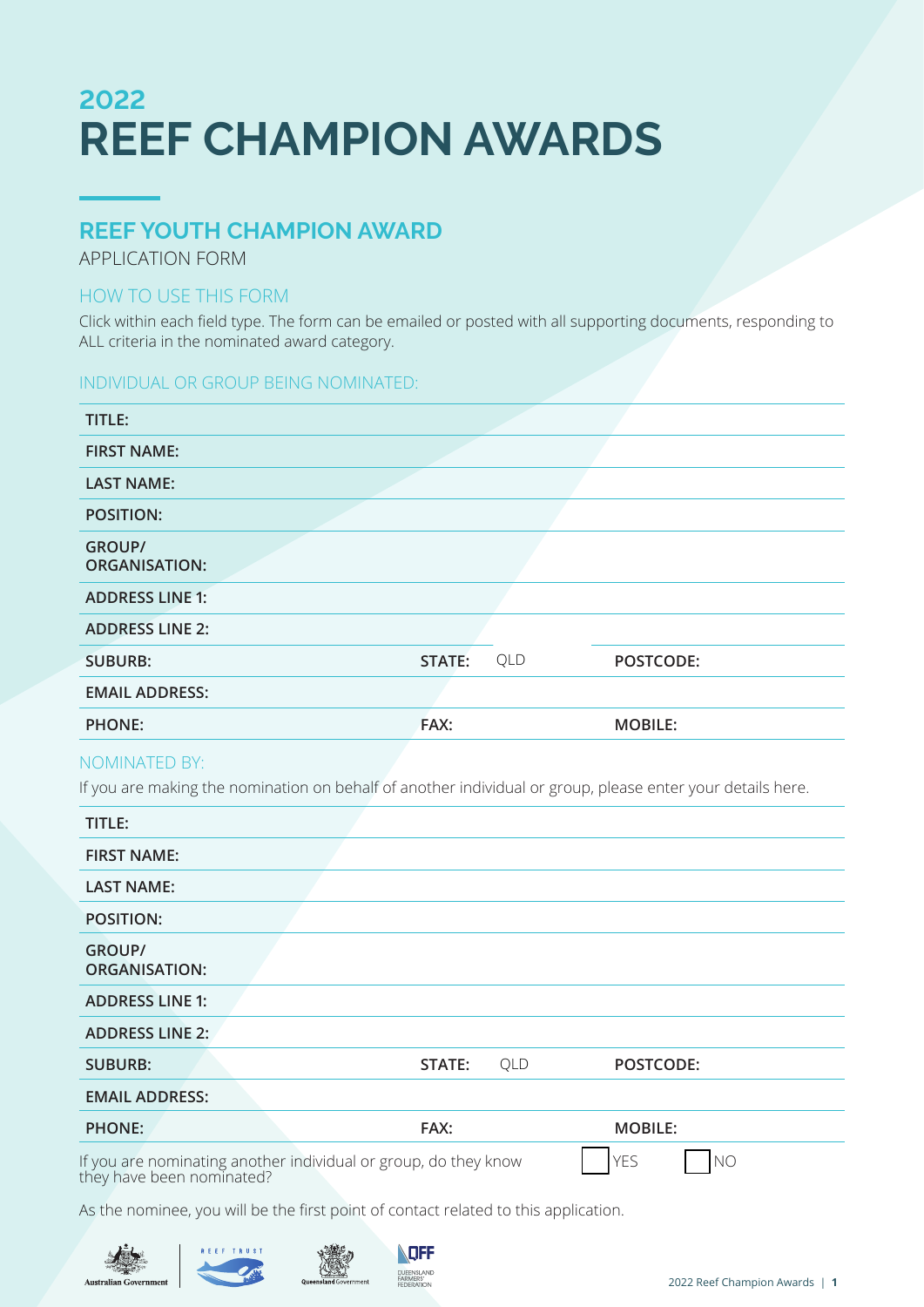# **2022 REEF CHAMPION AWARDS**

## **REEF YOUTH CHAMPION AWARD**

CRITERIA QUESTIONS

Tell us how the nominee has had a significant impact on improving the quality of water that flows to the Great Barrier Reef. Please include details of activities and how they intend to carry on with these activities. (300 words)

How has the nominee shared their learnings and experiences with others? What is one of the key things the nominee has learnt through this process? (300 words)







QUEENSLAND<br>FARMERS'<br>FEDERATION